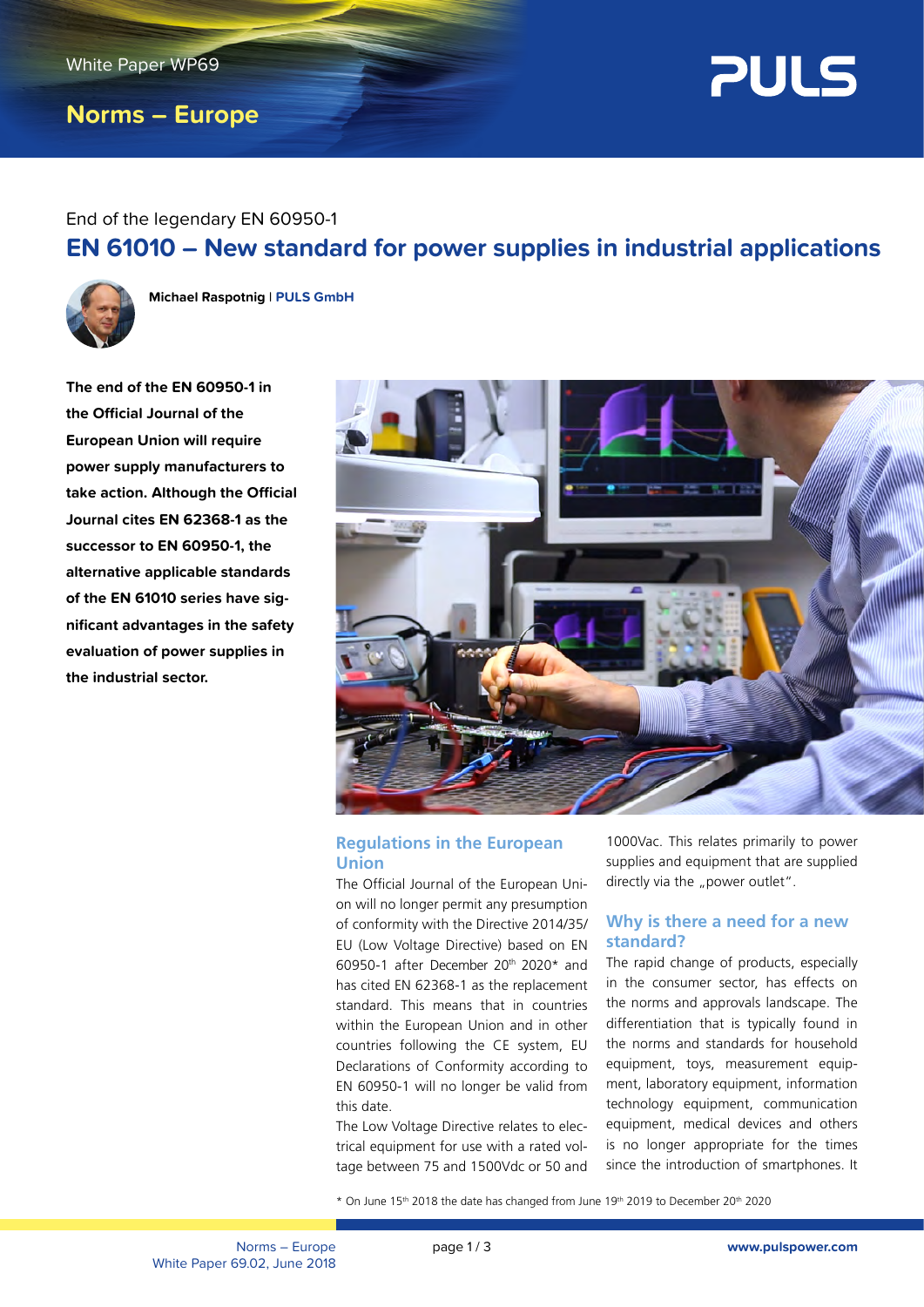

is of common interest to consolidate the requirements as much as possible and to reduce the diversity of norms and standards. Unfortunately, these processes are very time-consuming and often associated with secondary side effects.

The development of the new EN 62368-1 is without doubt a trailblazing and innovative step in this direction. The standard combines the fields of information technology equipment (EN 60950-1) and audio/video equipment (EN 60065) and also introduces a new, hazardous-based safety approach. But this standard is not aimed at industrial applications, however.

## **Acceptance of the official successor EN 62368-1 outside the European Union**

For EN 62368-1, just as with the EN 60950- 1, an internationally harmonised IEC version is available, that is associated with a IECEE-CB-Scheme for transnational recognition of test reports. Currently, IEC 62368-1 is fully accepted in the USA and Canada in addition to Europe. Other countries, especially in Asia, are still at the evaluation stage and have not yet incorporated IEC 62368-1 into national standards. They are adhering to the old IEC 60950-1.

In the next few years, companies that want to market their products globally, will not be able to avoid continuing to provide valid certificates and test reports according to IEC 60950-1.

## **EN 61010 – An alternative for power supplies in the industrial environment**

In the industrial environment, the IEC or EN 60950-1 have also been applied to power supplies in the absence of alternatives, even though this standard does not really take into account the requirements and installation conditions of industrial environments. Power supplies for the industrial environment, are typically DIN-rail mounted devices that are installed inside cabinets or machinery. Higher requirements are placed on the qualified personnel installing and operating these devices, than in traditional EN 62368-1 applications.

For this reason, in 2011 the process of searching for alternatives to IEC 60950- 1 had begun. It was discovered that the IEC 61010-1 standard was an appropriate replacement to IEC 60950-1 with regards to safety of power supplies. The IEC 61010-1 was supplemented by part -2-201. The IEC 61010-1 (General safety requirements for electrical equipment for measurement, control, and laboratory use) in connection with IEC 61010-2- 201 (Particular requirements for control, equipment) form a new basis for evaluating power supplies for the industrial environment in terms of safety.

IEC 61010-1 and IEC 61010-2-201 have now been harmonised with EN standards as well as ANSI/UL standards. The FN standards are listed in the Official Journal of the European Union and can be used as the basis for the EU Declaration of Conformity.

devices such as DC-UPSs and supplementary devices for power supplies that are explicitly excluded from the scope of the new EN 62368-1.

## **A standard becomes more significant, the more often it is cited in other standards**

Several successes have been achieved with IEC 61010-2-201 in recent years. In the fourth edition of the IEC 61131-2 of August 2017 (standard for programmable controllers), the product safety requirements have been removed and are instead pointing to IEC 61010-2-201. This makes the approval of programmable controllers considerably easier if there is a safety approval conforming to IEC 61010-2-201 for the power supply already available. A further reference can be found in the UL Guide Info for Industrial Control Equip-

In addition, EN 61010-2-201 also covers

## **Overview of Norms**

**UL 508**

Industrial Control Equipment

#### **IEC/EN 60065**

Audio, video and similar electronic apparatus – Safety requirements

### **IEC/EN 60950-1**

Information technology equipment – Safety – Part 1: General requirements Also known as ITE norm (Information Technology Equipment)

### **IEC/EN 61010-1, ANSI/UL 61010-1**

Safety requirements for electrical equipment for measurement, control and laboratory use – Part 1: General requirements

## **IEC/EN 61010-2-201, ANSI/UL 61010-2-201**

Safety requirements for electrical equipment for measurement, control and laboratory use – Part 2-201: particular requirements for control equipment

#### **IEC/EN 61131-2**

Industrial-process measurement and control – Programmable controllers Part 2: Equipment requirements and tests

#### **IEC/EN 62368-1**

Audio/video, information and communication technology equipment Part 1: Safety requirements

Also known as ICT norm (Information Communication Technology)

### **2014/35/EU**

Directive of the European Parliament and of the Council on the harmonisation of the laws of the Member States relating to the making available on the market of electrical equipment designed for use within certain voltage limits Also known as Low Voltage Directive (LVD)